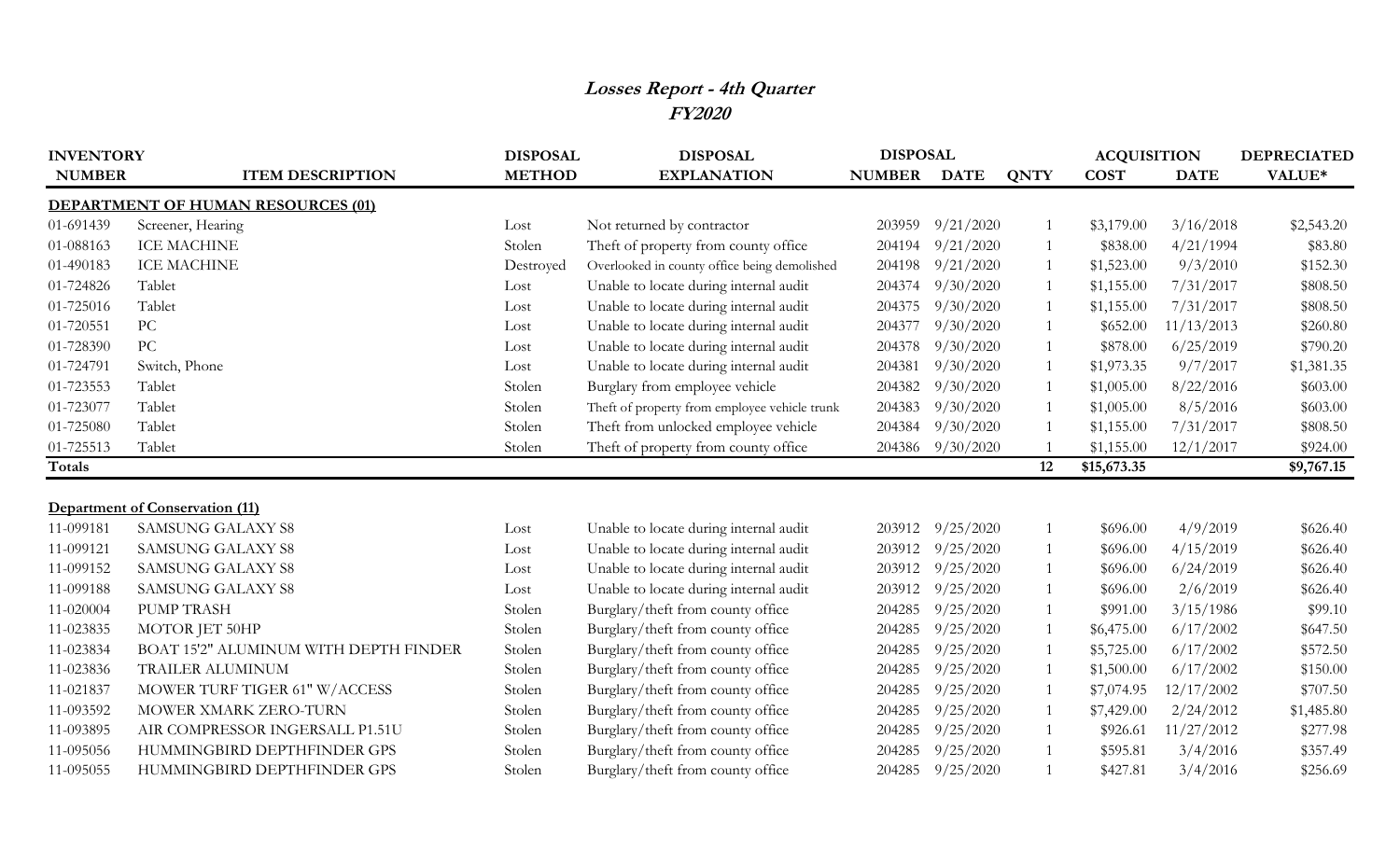| <b>INVENTORY</b> |                                            | <b>DISPOSAL</b> | <b>DISPOSAL</b>                                 | <b>DISPOSAL</b> |             |              | <b>ACQUISITION</b> |             | <b>DEPRECIATED</b> |
|------------------|--------------------------------------------|-----------------|-------------------------------------------------|-----------------|-------------|--------------|--------------------|-------------|--------------------|
| <b>NUMBER</b>    | <b>ITEM DESCRIPTION</b>                    | <b>METHOD</b>   | <b>EXPLANATION</b>                              | <b>NUMBER</b>   | <b>DATE</b> | <b>QNTY</b>  | <b>COST</b>        | <b>DATE</b> | VALUE*             |
| 11-095058        | HONDA WATER PUMP MODEL WB20XT3             | Stolen          | Burglary/theft from county office               | 204285          | 9/25/2020   | $\mathbf{1}$ | \$529.95           | 3/9/2016    | \$317.97           |
| 11-018869        | MOTOR OUTBOARD 9.9HP                       | Lost            | Unable to locate during internal audit          | 204293          | 9/25/2020   |              | \$980.00           | 12/15/1988  | \$98.00            |
| 11-022586        | FILE CABINET 5 DRAWER (W8)                 | Lost            | Unable to locate during internal audit          | 204293          | 9/25/2020   |              | \$546.00           | 7/24/1997   | \$54.60            |
| 11-093169        | BODY ARMOR, PACA                           | Lost            | Unable to locate during internal audit          | 204293          | 9/25/2020   |              | \$592.52           | 12/7/2010   | \$59.25            |
| Totals           |                                            |                 |                                                 |                 |             | 17           | \$36,577.65        |             | \$7,589.97         |
|                  | <b>DEPARTMENT OF CORRECTIONS (12)</b>      |                 |                                                 |                 |             |              |                    |             |                    |
| 12-090408        | PISTOL 40 CALIBER SEMI-AUTOMATIC           | Stolen          | 11-0424                                         | 203776          | 8/20/2020   |              | \$357.00           | 3/15/2011   | \$35.70            |
| <b>Totals</b>    |                                            |                 |                                                 |                 |             | $\mathbf{1}$ | \$357.00           |             | \$35.70            |
|                  | <b>DEPARTMENT OF LABOR (25)</b>            |                 |                                                 |                 |             |              |                    |             |                    |
| 25-056046        | PROJECTOR MULTI-MEDIA                      | Lost            | Unable to locate during 2019 audit              | 203699          | 8/11/2020   |              | \$1,032.00         | 4/30/2004   | \$103.20           |
| 25-056768        | MONITOR FLAT BLACK 19"                     | Lost            | Unable to locate during 2019 audit              | 203699          | 8/11/2020   |              | \$654.84           | 6/29/2004   | \$65.48            |
| 25-057061        | <b>19" FLAT MONITOR</b>                    | Lost            | Unable to locate during 2019 audit              | 203699          | 8/11/2020   |              | \$654.84           | 9/8/2004    | \$65.48            |
| 25-058654        | COMPUTER HP DC7900 ULTRA SLIM              | Lost            | Unable to locate during 2019 audit              | 203699          | 8/11/2020   |              | \$801.00           | 12/10/2009  | \$80.10            |
| 25-058825        | COMPUTER HP DC7900 ULTRA SLIM              | Lost            | Unable to locate during 2019 audit              | 203699          | 8/11/2020   |              | \$801.00           | 12/18/2009  | \$80.10            |
| 25-059377        | <b>COMPUTER</b>                            | Lost            | Unable to locate during 2019 audit              | 203699          | 8/11/2020   |              | \$929.00           | 4/22/2010   | \$92.90            |
| 25-059740        | <b>COMPUTER HP 8000 ELITE</b>              | Lost            | Unable to locate during 2019 audit              | 203699          | 8/11/2020   |              | \$802.00           | 1/31/2012   | \$160.40           |
| 25-060238        | LAPTOP HP 8570P                            | Lost            | Unable to locate during 2019 audit              | 203699          | 8/11/2020   |              | \$1,253.00         | 11/19/2012  | \$375.90           |
| 25-060246        | LAPTOP HP 8570P                            | Lost            | Unable to locate during 2019 audit              | 203699          | 8/11/2020   |              | \$1,253.00         | 11/19/2012  | \$375.90           |
| 25-060258        | LAPTOP HP 8570P                            | Lost            | Unable to locate during 2019 audit              | 203699          | 8/11/2020   |              | \$1,253.00         | 11/19/2012  | \$375.90           |
| 25-060277        | LAPTOP HP 8570P                            | Lost            | Unable to locate during 2019 audit              | 203699          | 8/11/2020   |              | \$1,253.00         | 11/19/2012  | \$375.90           |
| 25-060318        | laptop computer                            | Lost            | Unable to locate during 2019 audit              | 203699          | 8/11/2020   |              | \$1,253.00         | 11/19/2012  | \$375.90           |
| <b>Totals</b>    |                                            |                 |                                                 |                 |             | 12           | \$11,939.68        |             | \$2,527.17         |
|                  | <b>ALABAMA LAW ENFORCEMENT AGENCY (35)</b> |                 |                                                 |                 |             |              |                    |             |                    |
| 35-092058        | <b>BODY CAMERA</b>                         | Lost            | Couldn't locate after falling into Meekin Creek | 203368          | 7/1/2020    |              | \$927.00           | 3/13/2017   | \$648.90           |
| 35-070848        | <b>RADAR STALKER 2X</b>                    | Lost            | Unable to locate during audit                   | 203370          | 7/1/2020    |              | \$2,670.33         | 4/16/2007   | \$267.03           |
| 35-071960        | RADIO MOBILE M/A-COMM                      | Lost            | Unable to locate during audit                   | 203384          | 7/7/2020    |              | \$8,070.67         | 8/21/2007   | \$807.07           |
| 35-072200        | CAMERA PACKAGE CANON REBEL                 | Lost            | Lost at accident scene                          | 203433          | 7/14/2020   |              | \$1,481.28         | 9/17/2007   | \$148.13           |
| 35-063062        | <b>GPS GARMIN QUEST 2</b>                  | Lost            | Per employee, not issued item                   | 203434          | 7/14/2020   |              | \$551.23           | 1/23/2006   | \$55.12            |
| 35-050625        | VISION TESTER TITMUS 2N                    | Lost            | Unable to locate during audit                   | 203476          | 8/11/2020   |              | \$635.00           | 6/14/2001   | \$63.50            |
| 35-081432        | FILE CABINET LATERAL 5 DRAWER BLACK        | Lost            | Unable to locate during audit                   | 203663          | 8/7/2020    |              | \$1,156.42         | 2/11/2014   | \$462.57           |
|                  |                                            |                 |                                                 |                 |             |              |                    |             |                    |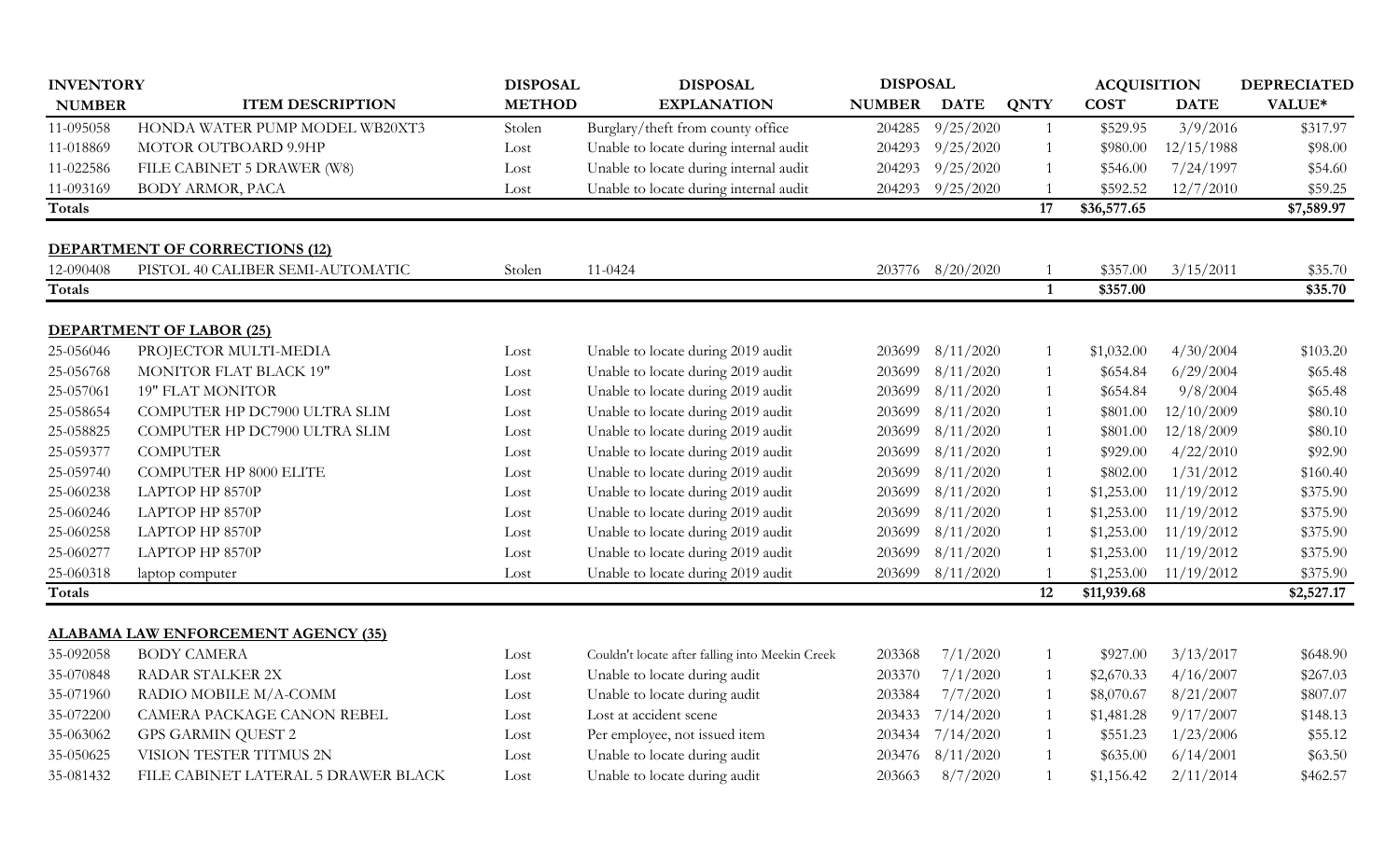| <b>INVENTORY</b> |                                           | <b>DISPOSAL</b> | <b>DISPOSAL</b>                            | <b>DISPOSAL</b> |             | <b>ACQUISITION</b> |              | <b>DEPRECIATED</b> |             |
|------------------|-------------------------------------------|-----------------|--------------------------------------------|-----------------|-------------|--------------------|--------------|--------------------|-------------|
| <b>NUMBER</b>    | <b>ITEM DESCRIPTION</b>                   | <b>METHOD</b>   | <b>EXPLANATION</b>                         | <b>NUMBER</b>   | <b>DATE</b> | <b>QNTY</b>        | <b>COST</b>  | <b>DATE</b>        | VALUE*      |
| 35-072871        | CPU, Laptop, HP Compaq 671B, Widescreen   | Lost            | Unable to locate during audit              | 203669          | 8/7/2020    |                    | \$1,508.00   | 3/11/2008          | \$150.80    |
| 35-080664        | CPU, DELL RUGGED NOTEBOOK MODEL E6430     | Lost            | Unable to locate during audit              | 203669          | 8/7/2020    |                    | \$1,337.19   | 6/30/2014          | \$534.88    |
| 35-087102        | CRADLE SOUTHERN LINC R765 MOTOROLA        | Lost            | Unable to locate during audit              | 203669          | 8/7/2020    |                    | \$1,088.85   | 10/11/2011         | \$108.89    |
| 35-086265        | PROJECTOR, DELTA MULTIMEDIA               | Lost            | Unable to locate during audit              | 203669          | 8/7/2020    |                    | \$1,699.00   | 5/20/2002          | \$169.90    |
| 35-086266        | PROJECTOR, DELTA MULTIMEDIA               | Lost            | Unable to locate during audit              | 203669          | 8/7/2020    |                    | \$1,699.00   | 5/20/2002          | \$169.90    |
| 35-092487        | CPU LAPTOP LATITUDE                       | Lost            | Unable to locate during audit              | 203669          | 8/7/2020    |                    | \$632.00     | 3/26/2017          | \$442.40    |
| 35-096005        | CPU, DESKTOP, DELL 3060 MICRO             | Lost            | Unable to locate during audit              | 203669          | 8/7/2020    |                    | \$991.72     | 4/11/2019          | \$892.55    |
| 35-094809        | CPU, LAPTOP, DELL 5580 XCTO               | Lost            | Unable to locate during audit              | 203669          | 8/7/2020    |                    | \$1,154.00   | 6/6/2019           | \$1,038.60  |
| 35-073382        | Camera Package, Canon, Rebel Xti Digital  | Lost            | Unable to locate during audit              | 203670          | 8/7/2020    |                    | \$1,354.50   | 8/27/2008          | \$135.45    |
| 35-087485        | LIGHTBAR WHELEN STROBE w/SPEAKER          | Lost            | Unable to locate during audit              | 203674          | 8/7/2020    |                    | \$1,987.90   | 11/8/2010          | \$198.79    |
| 35-087299        | SWITCH ETHERNET MOTOROLA 2620-24          | Lost            | Unable to locate during audit              | 203677          | 8/7/2020    |                    | \$1,912.50   | 8/8/2014           | \$765.00    |
| 35-071581        | WEATHER STATION DAVIS VANTAGE PRO II      | Lost            | Unable to locate during audit              | 203682          | 8/11/2020   |                    | \$1,576.00   | 5/24/2007          | \$157.60    |
| 35-074909        | Radar, Stalker, 2X                        | Lost            | Unable to locate during audit              | 203683          | 8/11/2020   |                    | \$2,635.00   | 3/1/2010           | \$263.50    |
| 35-079439        | TELEVISION, MAGNAVOX 32" FLAT PANEL TV    | Lost            | Unable to locate during audit              | 203729          | 8/13/2020   |                    | \$500.00     | 4/25/2013          | \$150.00    |
| 35-093028        | VEST BULLET PROOF                         | Stolen          | Burglary from vehicle in apt parking lot   | 203893          | 9/1/2020    |                    | \$530.00     | 9/15/2017          | \$371.00    |
| 35-032771        | SHREDDER, W/CAB.DESTROYIT                 | Lost            | Unable to locate during audit              | 203910          | 9/3/2020    |                    | \$731.00     | 11/15/1989         | \$73.10     |
| 35-070418        | WORK TABLE 36 X 72                        | Lost            | Unable to locate during audit              | 203910          | 9/3/2020    |                    | \$506.37     | 9/29/2006          | \$50.64     |
| 35-074360        | Chair, Office, High Back                  | Lost            | Unable to locate during audit              | 203910          | 9/3/2020    |                    | \$569.80     | 7/8/2009           | \$56.98     |
| 35-077675        | RADIATION DETECTOR, RADEYE PRD THERMO     | Lost            | Unable to locate during audit              | 203910          | 9/3/2020    |                    | \$1,805.43   | 9/6/2011           | \$180.54    |
| 35-087060        | RADIO RAYTHEON/ACU-1000 CONNECTION SYSTEM | Lost            | Unable to locate during audit              | 203910          | 9/3/2020    |                    | \$34,794.64  | 11/17/2010         | \$3,479.46  |
| 35-087061        | RADIO RAYTHEON/ACU-1000 CONNECTION SYSTEM | Lost            | Unable to locate during audit              | 203910          | 9/3/2020    |                    | \$34,794.64  | 11/17/2010         | \$3,479.46  |
| 35-087157        | RADIO HARRIS M7300 7/800 MOBILE           | Lost            | Unable to locate during audit              | 203910          | 9/3/2020    |                    | \$1,865.00   | 8/3/2012           | \$373.00    |
| 35-087875        | HARD DRIVE TOSHIBA CANVIO 1TB             | Lost            | Unable to locate during audit              | 203910          | 9/3/2020    |                    | \$52.25      | 8/17/2015          | \$26.13     |
| 35-091173        | BODY CAMERA W/DOCKING CHARGE STATION      | Lost            | Unable to locate during audit              | 203910          | 9/3/2020    |                    | \$927.00     | 3/13/2017          | \$648.90    |
| 35-082947        | CPU ASUS ALL IN ONE AUTO TEST STATION     | Lost            | Unable to locate after employee retirement | 203940          | 9/14/2020   |                    | \$2,000.00   | 3/6/2015           | \$1,000.00  |
| 35-088727        | CAMERA BODY CAM KIT HD                    | Lost            | Unable to locate during audit              | 203954          | 9/15/2020   |                    | \$428.95     | 4/23/2015          | \$214.48    |
| 35-093714        | <b>RADAR STALKER 2X</b>                   | Lost            | Unable to locate during audit              | 203973          | 9/16/2020   |                    | \$2,865.00   | 1/16/2018          | \$2,292.00  |
| 35-031402        | CLEANER, CARPET-MACH BUFFER FL            | Lost            | Unable to locate during audit              | 204297          | 9/23/2020   |                    | \$609.00     | 6/15/1989          | \$60.90     |
| 35-074844        | Docking Station, Ledco, CF19              | Lost            | Unable to locate during audit              | 204297          | 9/23/2020   |                    | \$535.00     | 1/25/2010          | \$53.50     |
| 35-090951        | BODY CAMERA W/DOCKING CHARGE STATION      | Lost            | Unable to locate during audit              | 204299          | 9/23/2020   |                    | \$927.00     | 3/13/2017          | \$648.90    |
| <b>Totals</b>    |                                           |                 |                                            |                 |             | 37                 | \$119,508.67 |                    | \$20,639.56 |